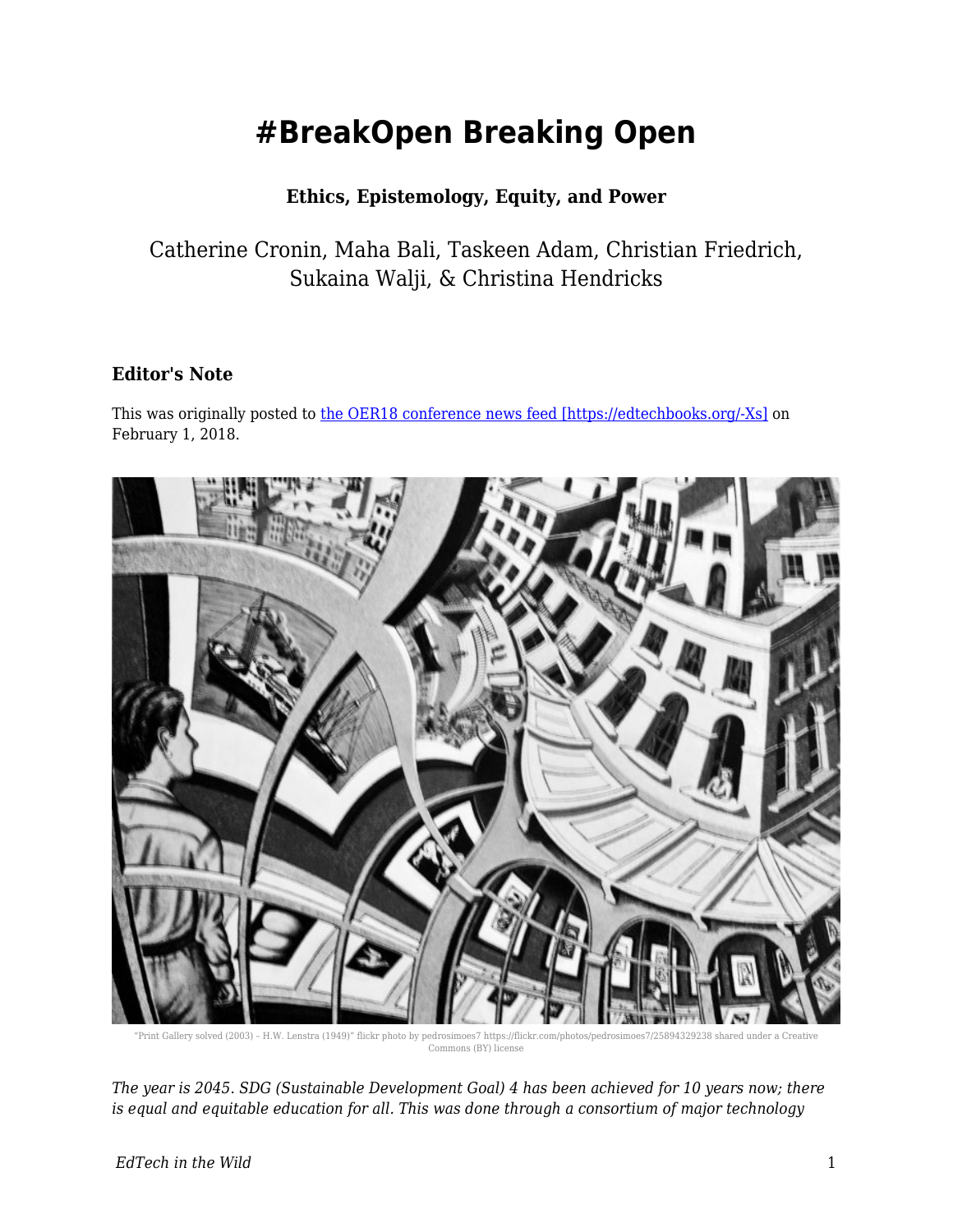*companies, coming together, partnering with the United Nations and the OECD, and generously agreeing to invest in electrifying and connecting the entire globe in order for everyone to have free access to information. Save for a few non-participating areas, everyone is connected. Universities, now completely privatised institutes, are only available to the extremely wealthy, as free open online education meets the needs of the masses. The cost of physical infrastructure was an unnecessary overhead on a mass scale There are only few outliers in the [PISA](https://www.oecd.org/pisa/)* [\[https://www.oecd.org/pisa/\]](https://www.oecd.org/pisa/) *rankings. In addition, the [tracking software to aid formative assessment](https://www.u-planner.com/en/university-student-dropout-detection-software)*

[\[https://edtechbooks.org/-eWi\]](https://www.u-planner.com/en/university-student-dropout-detection-software)*is much more efficient than a physical educator. It detects deviation from the expected trends of learning, and rectifies it earlier on. Dropout costs have been eradicated by forecasting what a learner will like and what a learner will succeed in. Personal data is now openly accessible to optimise user experience, which makes it much easier for the companies to predict learners' success. The education platforms fully gamify their content and all learning, as it would bore learners otherwise; competition among themselves helps learners to stay alert. [65% of all](http://www.longviewoneducation.org/field-guide-jobs-dont-exist-yet/) [future jobs have not been seen yet](http://www.longviewoneducation.org/field-guide-jobs-dont-exist-yet/)* [\[https://edtechbooks.org/-Kfh\]](http://www.longviewoneducation.org/field-guide-jobs-dont-exist-yet/) *but the 'Big Three' tech companies (two in the US, one in China) are doing their best to spit out a flexible workforce. Everyone subscribes to the new system; everyone is educated on the Anglo-Chinese canon of best practices in their disciplines; what could be better than free access to knowledge and information?*

*However, in the cyber revolution, many local knowledge institutes who could not compete with freeof-charge educational models of the revolution, either went bankrupt or were amalgamated into the giants. As a result, the main source of knowledge, what constitutes knowledge, and how we test learning gains, is now defined by the three tech giants. The educational content they provide are purely instrumental, in order to create the workforce the world needs. [Surveillance footage and](https://www.newyorker.com/magazine/2016/03/07/altschools-disrupted-education) [algorithms built into learning environments](https://www.newyorker.com/magazine/2016/03/07/altschools-disrupted-education)* [\[https://edtechbooks.org/-skS\]](https://www.newyorker.com/magazine/2016/03/07/altschools-disrupted-education) *determine what profession best suits you, somewhat removing individual agency. Learners try to meet in physical spaces, but without support from institutions or educators. The access to free information and services comes at a price. You are not selling your soul or your kidney, but pretty much everything else. Your freedom, your privacy, your deepest darkest secrets, from [your conversations on Tinder](https://www.theguardian.com/technology/2017/sep/26/tinder-personal-data-dating-app-messages-hacked-sold)* [\[https://edtechbooks.org/-AoF\]](https://www.theguardian.com/technology/2017/sep/26/tinder-personal-data-dating-app-messages-hacked-sold) *to the thoughts you told your therapist. No more surprises, on either side, in 2045.*

*Despite efforts to open education, the levels of inequality are the highest they have ever been. Why? Because despite open education, the [knowledge that is made open to everyone is best utilised by](https://clalliance.org/publications/good-intentions-real-outcomes-equity-design-learning-technologies/) [those who already had wealth and power](https://clalliance.org/publications/good-intentions-real-outcomes-equity-design-learning-technologies/)* [\[https://edtechbooks.org/-Edv\]](https://clalliance.org/publications/good-intentions-real-outcomes-equity-design-learning-technologies/)*. The Knowledge Gap theory argues that as information is increased in a society, it is absorbed differently by recipients [depending](http://journals.sagepub.com/doi/abs/10.1177/009365027500200101) [on their socio-economic status](http://journals.sagepub.com/doi/abs/10.1177/009365027500200101)* [\[https://edtechbooks.org/-TTnb\]](http://journals.sagepub.com/doi/abs/10.1177/009365027500200101)*. Those with higher socio-economic status are better aligned to extracting higher benefit from the educational possibilities available.*

At OER18, a group of global educators (authors of this post from Canada, Egypt, Germany, Ireland,and South Africa, joined by Martin Weller from UK and Jamison Miller from US) will facilitate a hybrid workshop titled *Breaking open: Conversations about ethics, epistemology, equity and power.* In this post, we briefly explore these four themes in relation to open education, and extend an invitation for your participation in the workshop — either in-person or virtually. Rather than explain them in detail, we offer some food for thought, and invite readers to contribute their own thoughts ahead of OER18.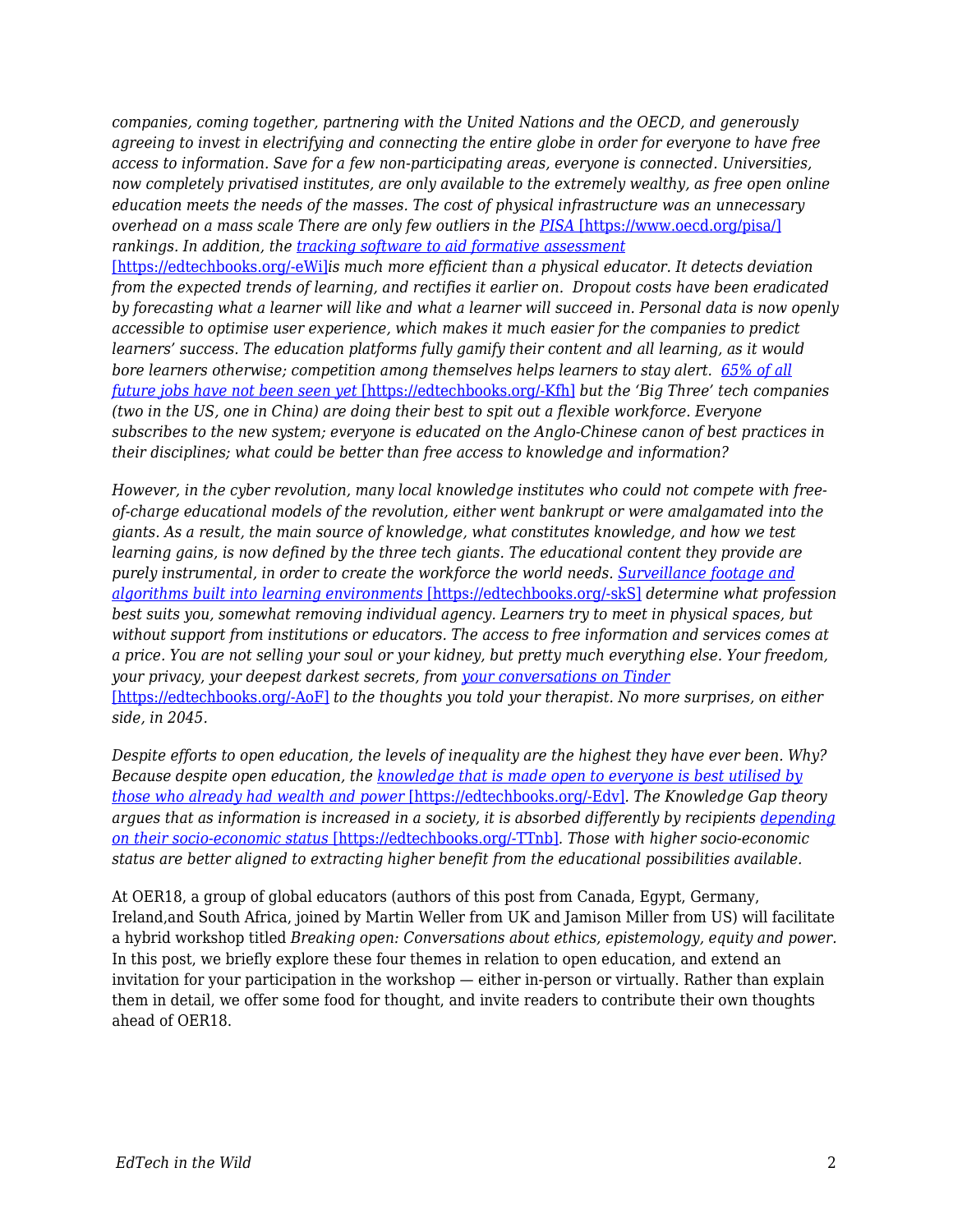## **i) Ethics**



"Michael Apple quote – #altc keynote" flickr photo by catherinecronin https://flickr.com/photos/catherinecronin/14950468430 shared under a Creative Commons (BY-SA) license

Overemphasis on participation in MOOCs is an ethical question that represents other ethical questions for open: who gets to decide the framing of open for others? Whose values and norms are dominant and how might they marginalize different others?

Knox criticises what researchers deem as ["correct involvement" in the MOOC, as it rejects difference](https://www.routledge.com/Posthumanism-and-the-Massive-Open-Online-Course-Contaminating-the-Subject/Knox/p/book/9781138940826) [\[https://edtechbooks.org/-boi\]](https://www.routledge.com/Posthumanism-and-the-Massive-Open-Online-Course-Contaminating-the-Subject/Knox/p/book/9781138940826). Students that participate very little are negatively termed ["lurkers"](https://www.routledge.com/Posthumanism-and-the-Massive-Open-Online-Course-Contaminating-the-Subject/Knox/p/book/9781138940826) [\[https://edtechbooks.org/-boi\]](https://www.routledge.com/Posthumanism-and-the-Massive-Open-Online-Course-Contaminating-the-Subject/Knox/p/book/9781138940826), when that could be the way they learn best. Knox terms this ["immunisation" \[https://edtechbooks.org/-boi\],](https://www.routledge.com/Posthumanism-and-the-Massive-Open-Online-Course-Contaminating-the-Subject/Knox/p/book/9781138940826) which he defines as the regulation of the external and unfamiliar, rather than [acknowledging and embracing the difference \[https://edtechbooks.org/-xUd\].](https://books.google.co.uk/books/about/The_Location_of_Culture.html?id=p7quDTSmYRYC&redir_esc=y) However, the completion rates of these courses tend to be 6.5% to 7.5%, indicating that the presumed normative student is not a representation of the majority of students. In fact, [the "lurker"](https://www.routledge.com/Posthumanism-and-the-Massive-Open-Online-Course-Contaminating-the-Subject/Knox/p/book/9781138940826) [is a better representative of the majority \[https://edtechbooks.org/-boi\]](https://www.routledge.com/Posthumanism-and-the-Massive-Open-Online-Course-Contaminating-the-Subject/Knox/p/book/9781138940826).

# **ii) Epistemology**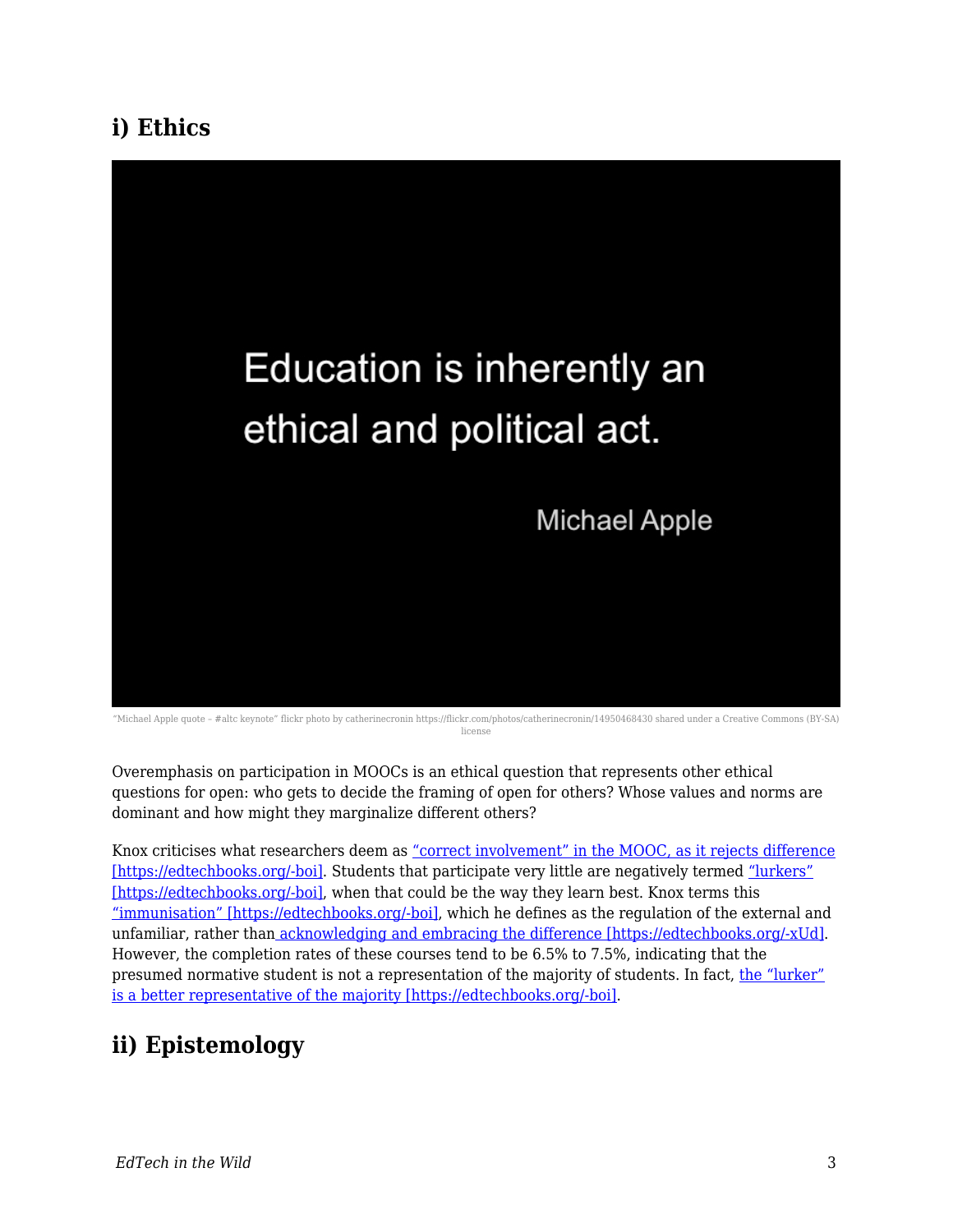

World scaled by number of documents in Web of Science by authors living there (CC BY-NC-ND Worldmapper.org / Sasi Group & Mark Newman)

Every quote below is itself a provocation; all are written by an African scholar or is one referring to the situation of the global South. They flow so well together we did not need to insert any text in between. Note that the articles cited by Nobes were originally written in French, a reminder that all the world's knowledge is not originally written in English.

*"… a conception of open access that is limited to the legal and technical questions of the accessibility of science without thinking about the relationship between center and periphery can become a source of epistemic alienation and neocolonialism in the South". Piron et al. (2017) (quoted, translated, in Nobes, [2017](http://journalologik.uk/?p=149)* [\[http://journalologik.uk/?p=149\]](http://journalologik.uk/?p=149)*)*

*"The idea that open access may have the effects of neocolonialism is incomprehensible to people blind to epistemological diversity, who reduce the proclaimed universalism of Western science to the impoverished model of the standards imposed by the Web of Science model. For these people, the invisibility of a publication in their numerical reference space (located in the center of the worldsystem) is equivalent to its non-existence. The idea that valid and relevant knowledge can exist in another form and independently of the world-system that fascinates them is unthinkable." Piron et al. (2017) (quoted, translated, in Nobes, [2017](http://journalologik.uk/?p=149)* [\[http://journalologik.uk/?p=149\]](http://journalologik.uk/?p=149)*)*

*"The resulting consequences are, in particular, the teachers of the Southern countries who quote and read only writers from the North and impose them on their students and the libraries of our universities who do everything to subscribe to Western scholarly journals while they do not deal with our problems. (Mboa Nkoudou, [2016](https://translate.googleusercontent.com/translate_c?depth=1&hl=en&rurl=translate.google.com&sl=fr&sp=nmt4&tl=en&u=http://www.projetsoha.org/%3Fp%3D1357&usg=ALkJrhgZRAyWSzoYVldmYx1l5jzNYNAxtg)* [\[https://edtechbooks.org/-FFQ\]](https://translate.googleusercontent.com/translate_c?depth=1&hl=en&rurl=translate.google.com&sl=fr&sp=nmt4&tl=en&u=http://www.projetsoha.org/%3Fp%3D1357&usg=ALkJrhgZRAyWSzoYVldmYx1l5jzNYNAxtg)*, quoted, translated, in Nobes [2017](http://journalologik.uk/?p=149)* [\[http://journalologik.uk/?p=149\]](http://journalologik.uk/?p=149)*)"*

OER creation has an impact on asserting epistemic stance:

*"creation and sharing of OER can be a way of asserting an epistemic stance, or one's own unique (individual or collective) perspective of knowledge. This is vital for people from marginalised communities whose histories and knowledge have been sidelined or suppressed by colonial or*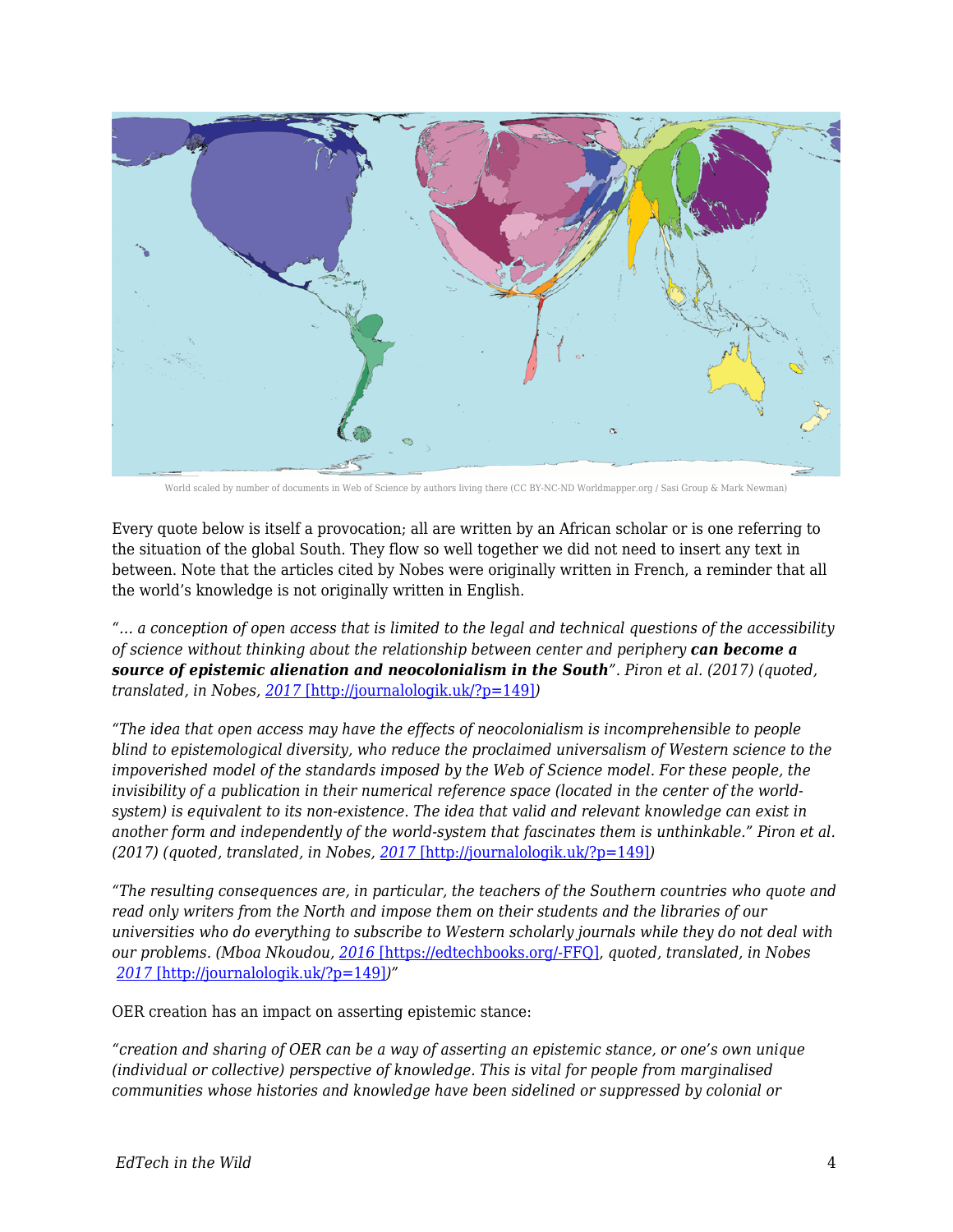*hegemonic powers. The internet as a communication platform, and OER as an educational resource that can be freely shared, provide an opportunity for educators in the Global South to contribute their own ideas, give voice to their own perspectives and participate in a global conversation"* (Arinto et al., [2017 \[https://edtechbooks.org/-SMs\]\)](https://zenodo.org/record/1043830#.WnD4dILLf6B)

# **iii) Equity**



What does equity mean for "open"? "Equity vs Equality" flickr photo by MN Pollution Control Agency https://flickr.com/photos/mpcaphotos/31655988501 shared under a Creative Commons (BY-NC) license

The image above is meant to differentiate between equity and equality…But even that metaphor is problematic. For the most part, has openness focused on giving everyone the same access to the same apple? Has our approach to open assumed that people had an equal capacity to jump up and reach for the apple of their choice? What are the different needs of people with disabilities, and how do we nurture agency while respecting difference, rather than create dependencies?

Would access to an open online course to a university graduate, and to someone with no tertiary education, translate to equal opportunities for both?

*"While the quantity of available OER is growing, this is not necessarily of value to educators … . Added to this is the question of the appropriateness of the available OER for an educator's or student's specific use. Several of the ROER4D sub-projects found that educators and students use online materials based on their perceived relevance, regardless of whether they are openly licensed. A key aspect of relevance is language. Most of the globally available OER are in English, which means that they need to be translated for use in contexts where the medium of instruction is different." (Arinto et al, [2017](https://zenodo.org/record/1043830#.WnD4dILLf6B)* [\[https://edtechbooks.org/-SMs\]](https://zenodo.org/record/1043830#.WnD4dILLf6B)*)*

While we see only little, if any, institutional recognition for the issue of this oligopoly of English OER and MOOCs, there are some laudable efforts to create awareness and recognition of a more diverse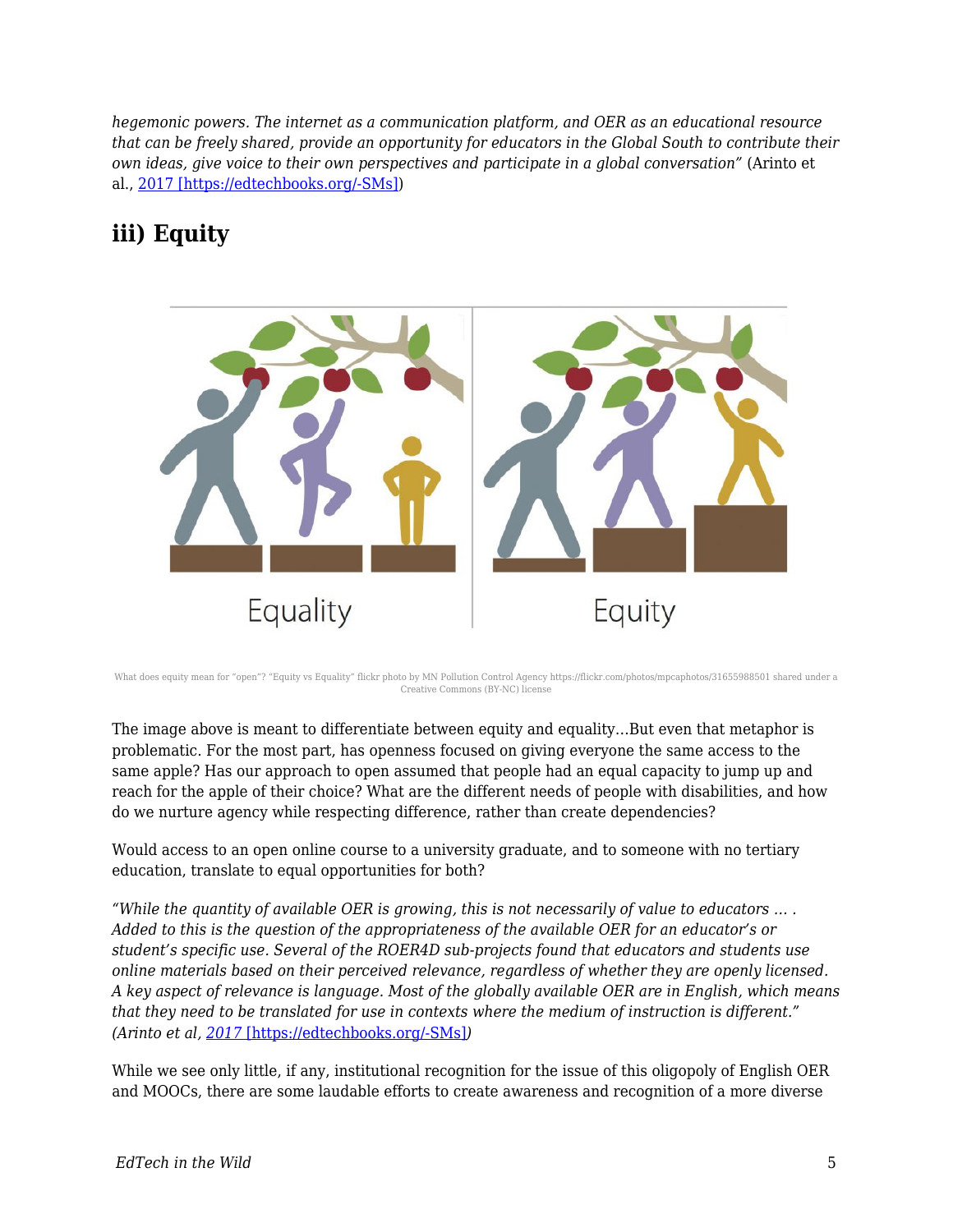and rich landscape of materials that are not originally created in English. [Tannis Morgan](https://twitter.com/tanbob) [\[https://twitter.com/tanbob\]](https://twitter.com/tanbob), for example, has not only pointed out these issues, [she also curates and](https://oloer.opened.ca/background/) [displays OER to raise awareness \[https://edtechbooks.org/-RPU\].](https://oloer.opened.ca/background/)

*"Beyond providing access to educational resources, the power of OER as a means for achieving social inclusion lies in its potential to transform teaching into a more participatory process. In particular, adapting OER (for example by translating it into a local language, customising it to suit a particular set of students or combining several OER to make a new resource) broadens an educator's understanding of what teaching entails beyond "delivering" instruction, encourages reflection on how to engage students more, and promotes collaboration with other educators as well as with students." (Arinto et al, [2017](https://zenodo.org/record/1043830#.WnD4dILLf6B)* [\[https://edtechbooks.org/-SMs\]](https://zenodo.org/record/1043830#.WnD4dILLf6B)*)*

However:

*"…ROER4D studies indicate limited adaptation of OER by educators and students. In the crossregional survey (de Oliveira et al., Chapter 3), only 18% of educators and 6% of students reported having participated in adapting or modifying OER at least once. Educators and students generally use OER "as is" (verbatim), which is the most basic form of reuse, equivalent to simply "copying" content. The factors that account for this relatively low degree of participation in OER-based practice include technical skills (including fluency in English), pedagogical practices, institutional policies and support mechanisms." (Arinto et al, [2017](https://zenodo.org/record/1043830#.WnD4dILLf6B)* [\[https://edtechbooks.org/-SMs\]](https://zenodo.org/record/1043830#.WnD4dILLf6B)*).*

### **iv) Power**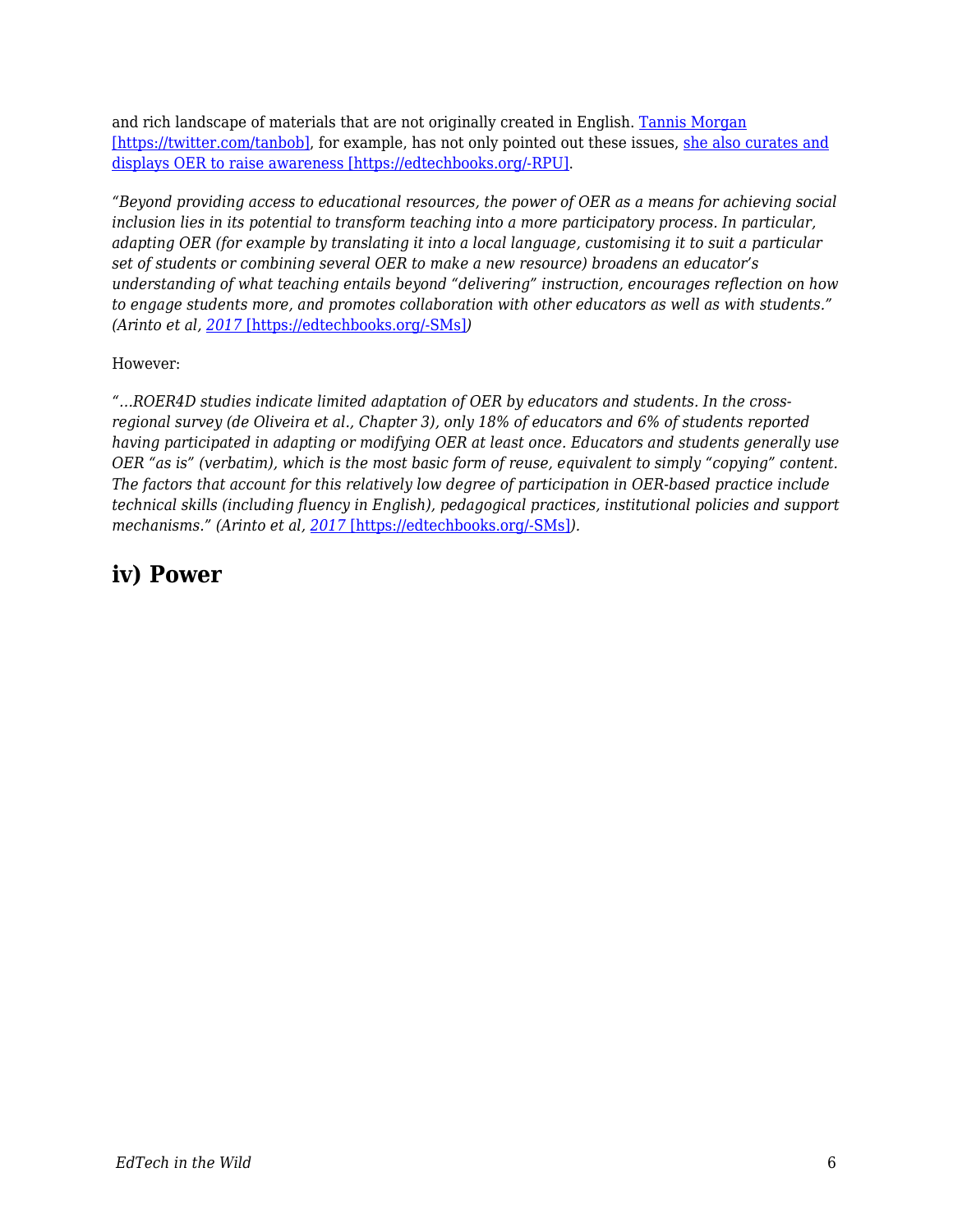

"Print Gallery solved (2003) – H.W. Lenstra (1949)" flickr photo by pedrosimoes7 https://flickr.com/photos/pedrosimoes7/25894329238 shared under a Creative Commons (BY) license

*"Values and practices – which legitimate certain interests and not others – contribute just as much to global imbalances as material disparities do."* (Czerniewicz, [2013 \[https://edtechbooks.org/-nsc\]](http://blogs.lse.ac.uk/impactofsocialsciences/2013/04/29/redrawing-the-map-from-access-to-participation/))

#### To what extent does openness follow [principles of just design, as highlighted here](https://static1.squarespace.com/static/56a3ad187086d771d66d920d/t/574f1c96cf80a12ba2bb5818/1464805120051/DESIGN+JUSTICE+ZINE_ISSUE1.pdf)

[\[https://edtechbooks.org/-tWjc\]](https://static1.squarespace.com/static/56a3ad187086d771d66d920d/t/574f1c96cf80a12ba2bb5818/1464805120051/DESIGN+JUSTICE+ZINE_ISSUE1.pdf), such as asking: who participates in the process, who benefits and who gets harmed? To what extent do we question the actual impact of open beyond intentions, and to what extent does open truly dismantle and transform existing global power hierarchies rather than reproducing them in a different form? To what extent is the work of open participatory and done with humility, rather than patronizing and charitable in nature?

Who is allowed access to MOOCs, and who gives this access, also expands the Digital Divide and creates unequal power relations. Countries such as Iran, Cuba, and Somalia, for example, [have faced](https://theconversation.com/online-learning-pioneer-slams-ban-on-iranian-cuban-sudanese-students-24581) [bans \[https://edtechbooks.org/-GTv\]](https://theconversation.com/online-learning-pioneer-slams-ban-on-iranian-cuban-sudanese-students-24581) from accessing MOOCs due to USA sanctions. Thus the USA has control over who can access "open" education and who cannot, as they host the major servers of Edx and Coursera. Additionally, due to the server locations of many platforms, the US government has access to your data. This may be condoned by American citizens, but is not consented by other countries.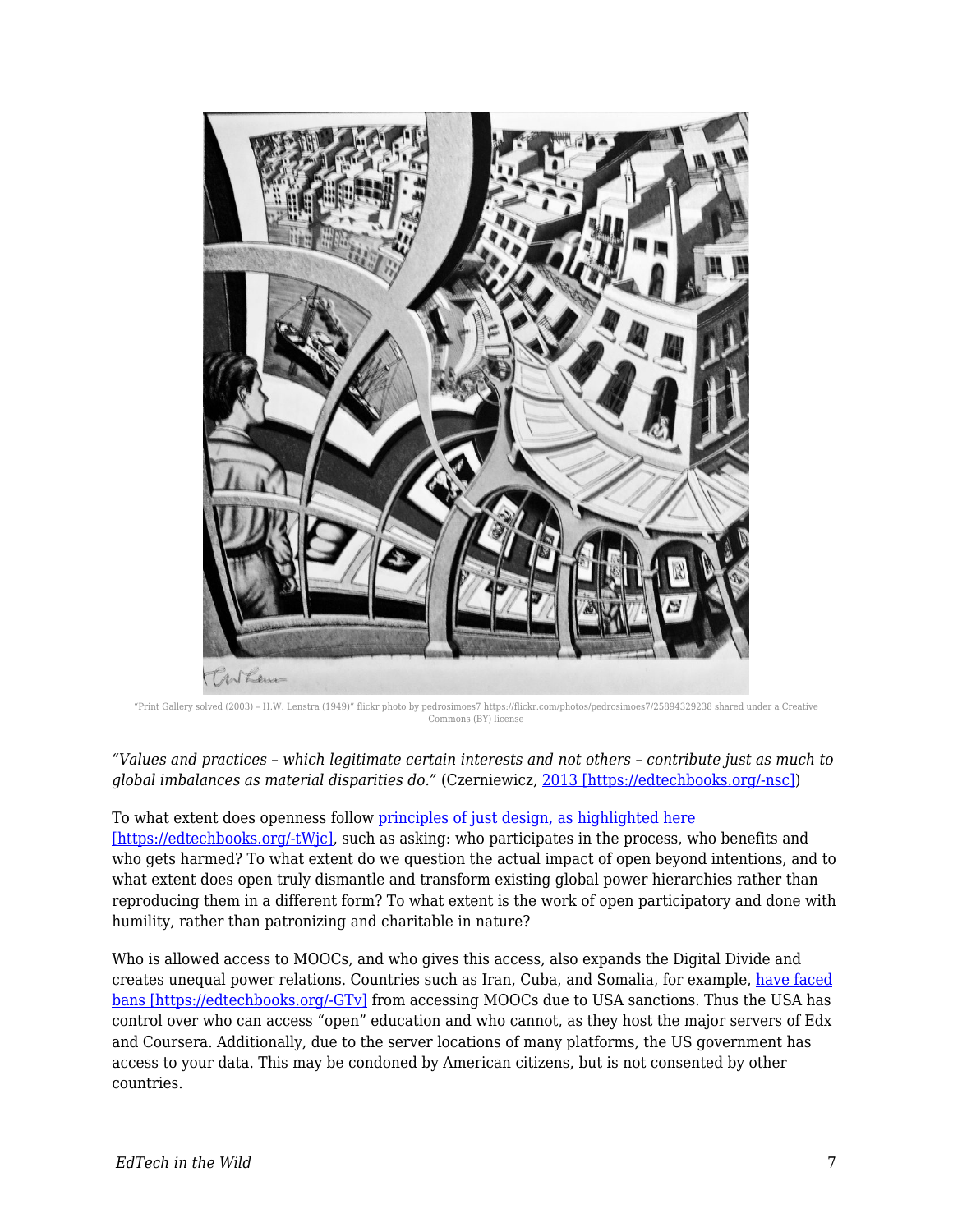Developing country universities are often limited to producing MOOCs on platforms that require exorbitant partnering fees, or that vet which universities join based on criteria of quality or rankings (which are mostly western) as partners, with a few exceptions. Africans (and others from developing countries) become the [consumers of Western knowledge, methods and practice, rather than adapters](https://open.uct.ac.za/bitstream/handle/11427/19562/2._Developing_world_MOOCs.pdf?sequence=1) [and contributors \[https://edtechbooks.org/-cXp\].](https://open.uct.ac.za/bitstream/handle/11427/19562/2._Developing_world_MOOCs.pdf?sequence=1)

Funders and sponsors also exercise power when mandating licensing conditions for outputs of funded projects; sometimes mandating a CC-BY license constitutes a form of asserting hegemony and power and not attended to local contexts or needs (academics genuinely concerned about CC-BY). Why not give grantees the autonomy to decide on which open licence suits their needs and contexts?

# **Invitation to participate**

Let's start this conversation ahead of our OER18 workshop: time zones and synchronous conversations are inequitable. We also hope to create spaces where more people can contribute related thoughts and resources ahead of and beyond OER18 – which we will curate and help disseminate, with attribution, using the license of your choice. :)

Our provocative question is this:

#### **How do we use openness to exclude, overpower and/or oppress marginalized individuals, communities, knowledge systems?**

We invite you to submit provocations or commentary in any form, using the hashtag **[#BreakOpen](https://twitter.com/search?f=tweets&q=%23breakopen&src=typd)** [\[https://edtechbooks.org/-rbd\]](https://twitter.com/search?f=tweets&q=%23breakopen&src=typd) on any (or any combination) of our 4 themes: **ethics**, **epistemology**, **equity** or **power** over the coming two weeks.

Provocations may be in the form of tweets, videos, images, blog posts, poems, links to existing articles, evidence-based research, philosophical essays, (scripts of) theater plays, short films, cartoons, sketches, etc. If you would prefer to submit a provocation that is not in English, please be so kind and provide us with closed captioning or a transcript (unless, of course, not providing these is part of your provocation).

We also invite you to join the upcoming workshop at OER18 entitled *Breaking open: Conversations about ethics, epistemology, equity and power* (facilitated by Maha Bali, Taskeen Adam, Catherine Cronin, Christian Friedrich, Sukaina Walji, Christina Hendricks, Martin Weller and Jamison Miller)*.* There will be opportunities for virtual participation, so the conversation in the room isn't only made up of people attending OER18.

### **Additional context for this OER18 workshop**

This session builds continuity and dialogue across time and space, and across several open education conferences. The first workshop in this particular series was conducted at **[OpenEd17](https://openeducation2017.sched.com/event/BXfg/how-can-we-destroy-the-open-education-movement-conversations-about-ethics)** [https://edtechbooks.org/-xK]] with a majority North American audience and a more general question: "[How can we destroy the Open Education Movement?" \[https://edtechbooks.org/-PoV\]](https://blogs.ubc.ca/openeducationethics/). That session was designed in response to travel restrictions to the United States at the time and the session facilitators' consideration of appropriate ethical responses to these. Working to provide the same level of participation for in-person and virtual participants (as much as possible) was a key ethical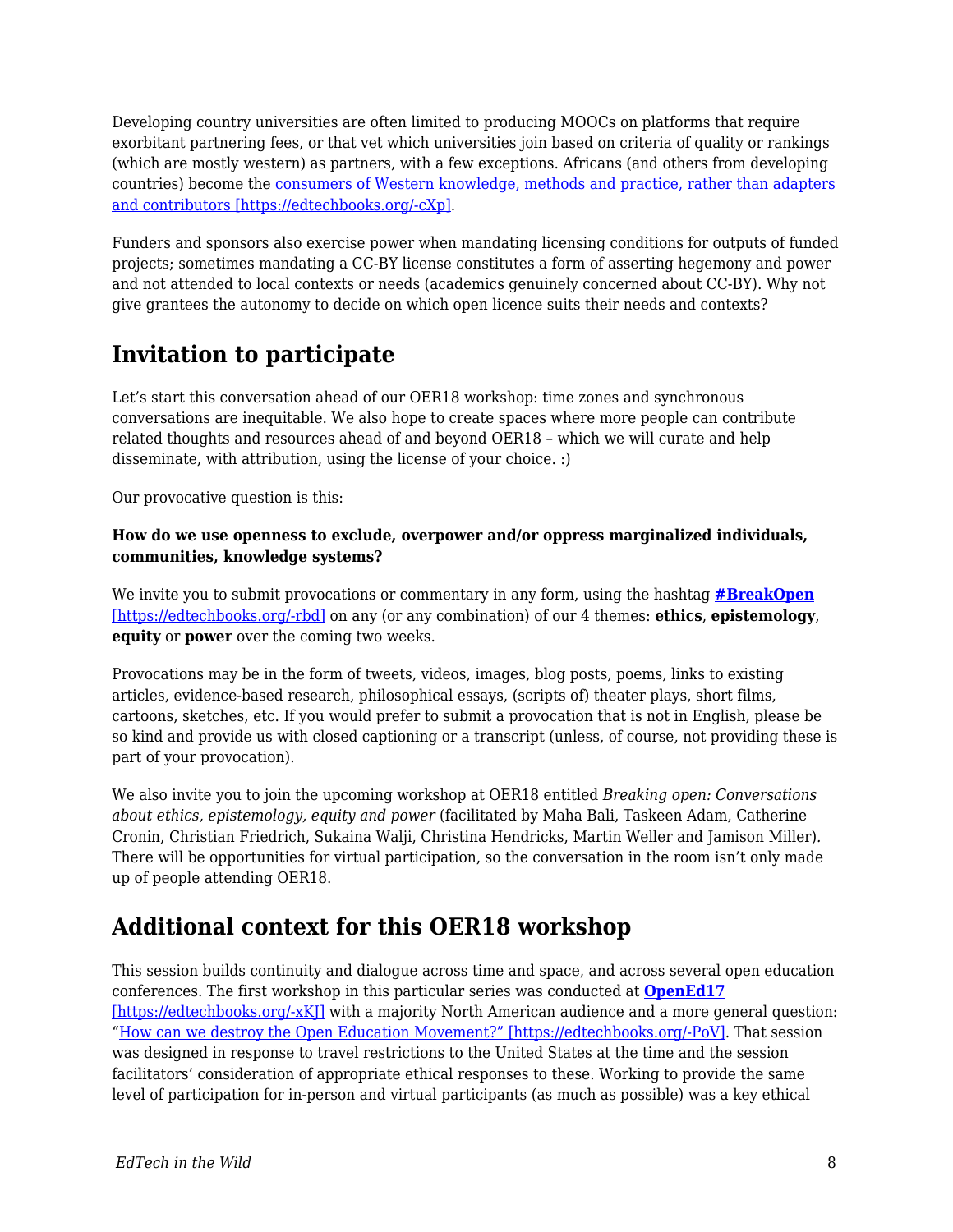concern driving the session. Both on-site and virtual participants provided a range of provocative responses to the guiding question. But even then, the majority came from North America, meaning this range was limited.

**[OER18](https://oer18.oerconf.org/#gref)** [\[https://edtechbooks.org/-uuz\]](https://oer18.oerconf.org/#gref) in Bristol, UK, will be the second session in this series, engaging in the same critical framework but with a modified focus, a more global audience, and a broader range of workshop facilitators. The OER18 session also follows up on many of the themes and ideas generated at [OER17 in London, where the theme was 'The Politics of Open'](https://oer17.oerconf.org/news/oer17-blog-posts-roundup/#gref) [\[https://edtechbooks.org/-rNV\]](https://oer17.oerconf.org/news/oer17-blog-posts-roundup/#gref).

A third session is planned for **[OEGlobal](https://conference.oeconsortium.org/2018/)** [\[https://edtechbooks.org/-WpC\]](https://conference.oeconsortium.org/2018/) in Delft, Netherlands, offering an opportunity to build on the conversation further with a different, and truly global, audience. The contributions of people before, during and after these sessions will be curated to allow for comparison and contrast between perspectives on how we have been "breaking open" and what steps would help to address these problems.

The session format for OER18 has a twist in our plan to use "provocations", similar to [Towards](http://towards-openness.org) [Openness \[http://towards-openness.org\]](http://towards-openness.org) workshops done in the past. If you are looking for examples of a provocation as it was used in previous workshops, please feel free to check some of them out here: [https://edtechbooks.org/-WYZ](http://towards-openness.org/resources/) Please also note that while most previous provocations for Towards Openness have been recorded in a video format, this is not a necessity! As noted above, provocations may be in any form.

Finally, we also wish to connect with existing conversations in this area — within and beyond open education conferences. Please use the [#BreakOpen \[https://edtechbooks.org/-rbd\]](https://twitter.com/search?f=tweets&q=%23breakopen&src=typd) #oer18 hashtags along with existing hashtags so that conversations and communities can be connected. We have already noted the [#TowardsOpenness \[https://edtechbooks.org/-uni\]](https://twitter.com/search?f=tweets&q=%23towardsopenness&src=typd) hashtag, and thanks to Frances Bell for noting the  $\#$ critoep [https://edtechbooks.org/-XwL] hashtag, among others.



Cronin, C., Bali, M., Adam, T., Friedrich, C., Walji, S., & Hendricks, C. (2019). #BreakOpen Breaking Open: Ethics, Epistemology, Equity, and Power. In R. Kimmons